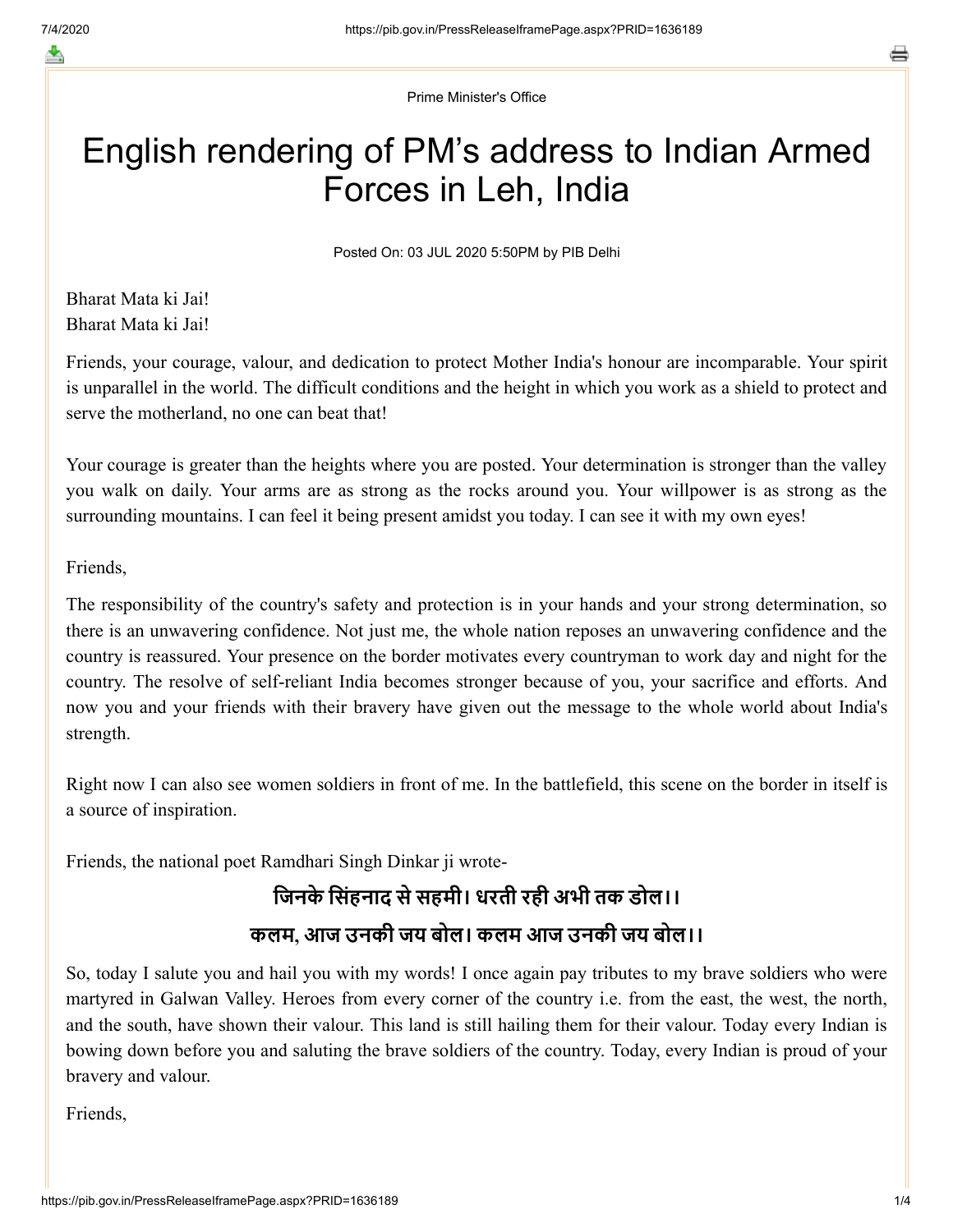This land has become auspicious due to the blessings of the Indus. This land has assimilated within it the stories of bravery and valour of the brave sons. From Leh-Ladakh to Kargil and Siachen, from the snowy peaks of Rezang La to the cold water stream of Galwan valley, every peak, every mountain, every corner, every pebble is a testimony to the might of the Indian soldiers. Everyone knows about the stories of valour of the 14 Corps. The world has seen your indomitable courage. Your heroic stories are echoing from house to house and the enemies of Mother India have seen your fire and your fury as well.

### Friends,

The entire Ladakh, the crown of India, is a symbol of respect for 130 crore Indians. This land is the land of the patriots who are always ready to sacrifice for India. This soil has produced great patriots like Kushok Bakula Rinponche. It was Rinponche ji who had mobilized the local people against the nefarious designs of the enemy. Every conspiracy to create secession here has been foiled by the patriotic people of Ladakh led by Rinpoche. As a result of his inspiring efforts, the country and the Indian Army were inspired to create an infantry regiment called Ladakh Scout. Today, the people of Ladakh are making wonderful contributions to strengthen the nation at every level - be it in the army or while performing the duties of ordinary citizens.

Friends, there is a saying-

### खड्गेन आक्रम्य वंदिता आक्रमण: पुणिया, वीर भोग्य वसुंधरा

That is, a brave-heart protects the motherland with the power of his weapons. This land is for the brave. Our support, strength and resolve for its defence and security are as high as the Himalayas. I can see this ability and resolve in your eyes right now. It is clearly visible on your faces. You are the heroes of the same land that has repulsed the attacks and atrocities of many invaders for thousands of years. This is our identity. We are the people who worship Lord Krishna who plays flute. We are also the same people who follow Sudarshan Chakradhari Krishna as an ideal. With this inspiration, India has emerged stronger after every attack.

### Friends,

Everyone believes that peace and friendship are important for the progress of the nation, the world and humanity. But we also know that the weak can never bring peace. The weak cannot initiate peace. Bravery is the precondition for peace. If India is growing its power at all levels i.e. water, land, sky and space, then the goal behind it is human welfare. India is manufacturing modern weapons today and getting all modern technologies for the Indian Army; and this is the spirit behind it. If India is building modern infrastructure at a fast pace, then the message behind it is the same.

Whether it is a world war or a peace keeping effort - the world has seen the valour of our heroes and their efforts for world peace whenever needed. We have always worked for the protection of humanity. All of you are the leaders who have established this goal, tradition and this glorious culture of India.

Friends, the great Saint Thiruvalluvar Ji had said hundreds of years ago-

### मरमानम मांड वडिच्चेलव् तेंट्रम येना नान्गे येमम पडईक्कु

That is, valour, honour, the tradition of dignified behaviour and credibility are the four qualities that are the reflections of an army of any country. Indian forces have always followed this path.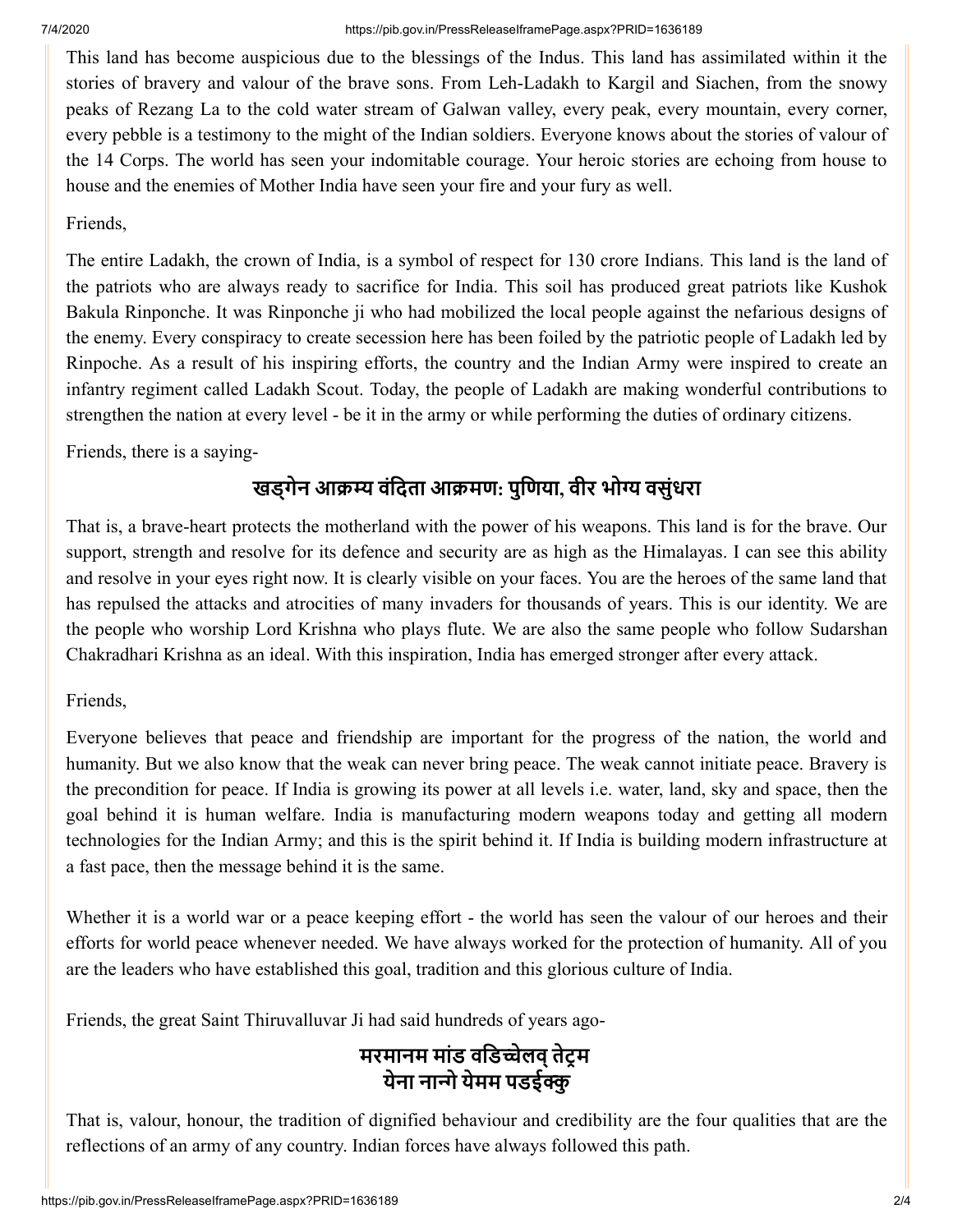Friends, the era of colonial expansion is over; this is the era of evolution. Evolution is only relevant in rapidly changing times. It is an opportunity for development and development is also the basis for the future. In the previous centuries expansionism has done the greatest harm to humanity and has tried to destroy humanity. The obsession with expansion has always posed a threat to world peace.

And friends, let's not forget, history is a witness to the fact that such forces have been erased or have forced to relent. The world has always had this experience and on the basis of this experience, the whole world now has made up its mind against the policy of expansion. Today the world is devoted to development and is welcoming the open competition for development.

### Friends,

Whenever I think of a decision related to the defence of the nation, I first remember two mothers - firstly Mother India, and secondly those brave mothers who have given birth to mighty warriors like you. This is the criterion of my decision. Following this criterion, the nation gives the highest priority to your honour, the honour of your families and the safety of Mother India.

We have been paying a lot of attention to all the modern weapons for the armies or the equipment needed by you. Now the expenditure on border infrastructure in the country has been almost tripled. This has also led to the development of border area and construction of roads and bridges along the border at a rapid pace. One of the biggest benefits of this is that now the goods reach you in a short time.

### Friends,

For better coordination in the armed forces, which had long been expected - be it the formation of the post of Chief of Defence or the creation of the National War Memorial or the decision of One Rank One Pension or the continuous work for the right arrangements ranging from the care of your family to education, the country has been strengthening its forces and soldiers at every level today.

Friends, Lord Gautam Buddha has said-

Courage is about commitment and conviction. Courage is compassion. Courage is what teaches us to stand boldly and steadfast for the truth. Courage is what gives us the strength to say and do what is right.

### Friends,

The indomitable courage shown by the valiant sons of the country in the Galwan valley is the depiction of utmost might. The country is proud of you. Along with you, our ITBP personnel, BSF partners, BRO and other organizations, engineers and other workers are working under difficult conditions. You all are doing an amazing job! Everyone together is dedicated to protecting and serving Mother India.

Today, the country is fighting many disasters simultaneously and with great persistence due to your hard work. Seeking inspiration from all of you, let us together keep conquering every challenge, the most difficult challenges. All of you are protecting the country at the borders. We will together build the India of our dreams. We will build the India of your dreams. I have come to assure you today that the 130 crore countrymen will not stay behind. We will create a strong and a self-reliant India and we will do so! And after getting inspired by you, the resolve of a self-reliant India becomes even more powerful.

I once again congratulate all of you from the bottom of my heart, thank you very much! Say aloud with me-